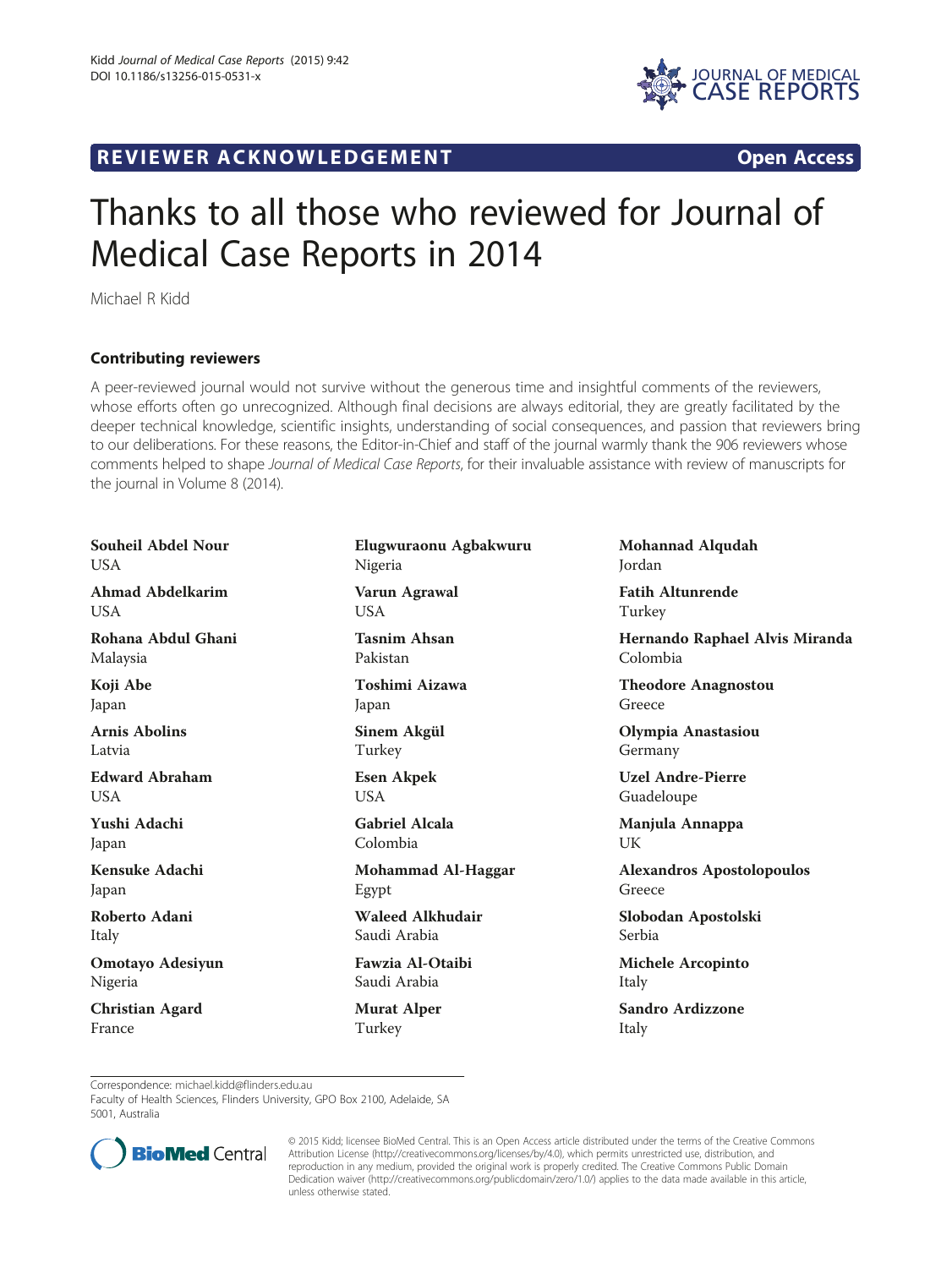Guillaume Armengol France

Eleni Arnaoutoglou Greece

Vaithi Arumugaswami USA

Keyhan Ashrafi Iran

Irene Asouhidou Greece

Jaromir Astl Czech Republic

Andrew Atkinson **I** IS A

Stephen Attard Malta

Brian Austin UK

Mehmet Aydogan Turkey

Hüseyin Ayhan Turkey

Yavuz Ayhan Turkey

Ibrahim Azboy Turkey

Hideki Azuma Japan

Hisatoshi Baba Japan

Yuh Baba Japan

Hector Baillie Canada

Salar Bakhtiyari Iran

Khaled Balam Egypt

Alberto Baldini Italy

Nikolaos Baltayiannis Greece

Upali Banagala Sri Lanka

Paul Anthony Banaszkiewicz UK

Paulina J.M. Bank Netherlands

Giorgio Barbarini Italy

Mary Barry Ireland

Sandip Basu India

Mihaela Batke **USA** 

Mark Bechtel **USA** 

George Beiko Canada

Diana Bell USA

Reuben Benjamin UK

Ronald Benveniste USA

Alan Berger Canada

Thomas Berger Switzerland

Robert Bergholz Germany

Achim Berthele Germany

Rajesh Bhagat USA

Vish Bhattacharya UK

Shahaab Bhatti UK

Deepak Bhonagiri Australia

Can Bicmen Turkey

Jovan Bila Serbia

Ashish Bindra India

Jean Bismuth USA

Benoit Blondeau USA

Stijn Blot Belgium

Paolo Boffano Italy

Massimo Bonacchi Italy

Hamouda Boussen Tunisia

David Boyer USA

Colin Bradley Ireland

Patrick Bradley UK

Elizabeth Brant **USA** 

Milan Brazdil Czech Republic

Massimo Breccia Italy

Olivier Brehant France

Raoul Breitkreutz Germany

Vesna Breznik Slovenia

Giuseppe Brisinda Italy

Konrad Brockmeier Germany

Claudia Bruè Italy

Manjunatha Bs India

Alicja Buczek Poland

Soetjiningsih Budiarsa Indonesia

Ertan Bulbuloglu Turkey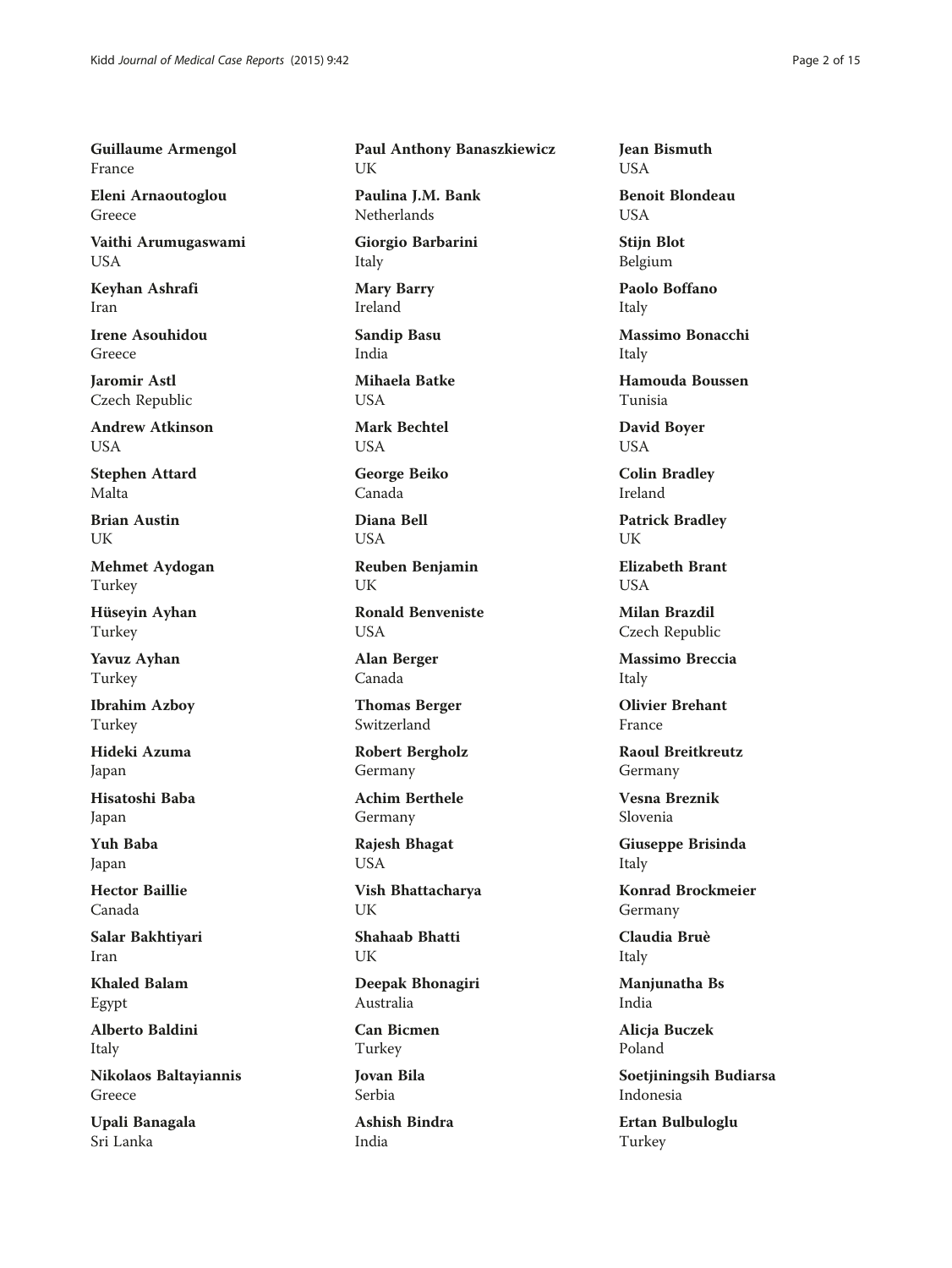Orhan Bulut Denmark

Jean Burr USA

Cen Bytyqi Albania

Maurizio Calcagni Switzerland

Massimo Caldarelli Italy

Mario Camarda Italy

Danny Camfferman Australia

Giovanni Cammarota Italy

Fabio Cesare Campanile Italy

Alessandro Cannavale Italy

Steve Carlan **USA** 

Pilar Carranza Mexico

Santos Castañeda Spain

Joaquin Castro Spain

Juan Cataño Colombia

Niyazi Cebi Germany

Francesco Ceccarelli Italy

Marco Cei Italy

Giuliano Cerulli Italy

Camila Cespedes Colombia

Parin Chaivisuthangkura Thailand

Shanmuganathan Chandrakasan USA

Shi-Min Chang China

Philippe Chanson France

Rene Chapot Germany

Alexandros Charalabopoulos UK

Keerati Chareancholvanich Thailand

Stylianos Chatzipanagiotou Greece

Nikolaos Chavouzis Greece

Baoan Chen China

Ying-Sheue Chen Taiwan

Domenico Chirchiglia Italy

Joanne Chiu Hong Kong

Kyu-Sup Cho South Korea

Anand Chockalingam USA

Evangelos Cholongitas Greece

Tumul Chowdhury Canada

Sara Ciccone Italy

Mislav Cimic Croatia

Kristl Claeys Germany

Christelle Clement-Duchene France

Joannes Clerinx Belgium

David Cloke UK

Paul Cockwell UK

Stephan Cohen-Bacrie France

Demosthenes Cokkinos Greece

Andrés Combalia Spain

Stefano Congiu UK

Patricia Conville **I** ISA

Ruggero Corso Italy

Demet Coskun Turkey

Ana Costa Brazil

Anna Crocco Italy

Adam Croft UK

Kimberly Crowder **USA** 

Salvador Cruz-Flores **USA** 

Francisco Cuellar-Ambrosi Colombia

Vatsla Dadhwal India

Antonio D'alessandro Italy

Maurizio D'amario Italy

Abdul Qayoom Dar India

Giuseppe Dattilo Italy

Carlo De Angelis Canada

Emmanuel De Laere Belgium

Francesco Giuseppe De Rosa Italy

Dulantha De Silva Sri Lanka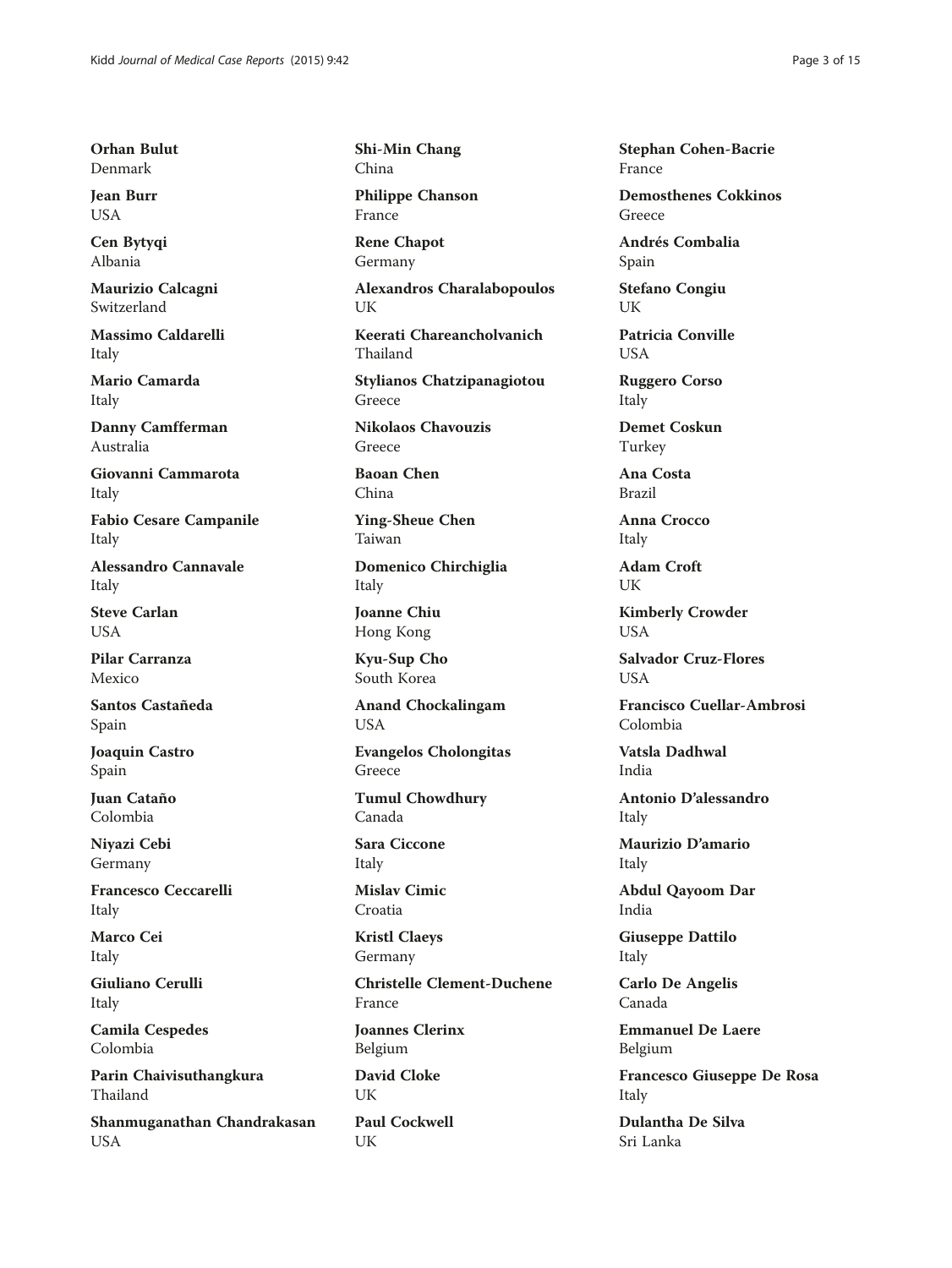Juan Carlos De Vicente Spain

Masataka Deie **I** IK

Andreas K. Demetriades UK

Ismail Demiryilmaz Turkey

Francesco Dentali Italy

Aparna Deshpande India

Giovambattista Desideri Italy

Mark Detweiler **USA** 

Amar Dhand **USA** 

Luca Di Antonio Italy

Andrea Di Bernardo Italy

Hendrik Dienemann Germany

Daan Dierickx Belgium

Panagiotis Dikeakos Greece

Ludovico Docimo Italy

Stefanos Dokas Greece

Bessy Domi Greece

Frank Domino USA

William Donaldson UK

Kieran Doran Ireland

Dimitrios Dougenis Greece

Panagiotis Drakopoulos Switzerland

Georgios Drosos Greece

Charalambos Drossos Greece

Balazs Duga Hungary

Gregory Dumanian USA

Reinhard Dummer Switzerland

Martin Dunser Austria

Nizam Duran Turkey

Onur Burak Dursun Turkey

Amaka Edeani USA

Suzanne Edmunds **USA** 

Dr Meera Ekka India

Fatih Eksioglu Turkey

Ghada El Sagheer Saudi Arabia

Aravindan Elangovan India

Abdelhamid Elgazzar Kuwait

Adel El-Naggar USA

Mohamed Emad Egypt

Tze Kiong Er Taiwan

Silvano Esposito Italy

Giuseppe Maria Ettorre Italy

Mohamed Fahmy Egypt

Lee Fairlie South Africa Rafik Fanous UK

Silvia Fargion Italy

Eriberto Farinella Italy

James Farmer Canada

Magi Farre Spain

Shoaib Faruqi UK

Hasan Fattah **I** IS A

Chris Fearne Malta

Pasquale Ferrante Jamaica

Mara Ferrara Italy

Mauricio Ferri Canada

Nicholas Fischer New Zealand

Horace Fletcher Jamaica

Panagiota Flevari Greece

Andrés Fonnegra Colombia

Denis Leonardo Fontes Jardim Brazil

Alessia Fornoni **USA** 

Elias Fotiadis Greece

Christina Fotopoulou UK

Claudio Fozza Italy

Gabriele Fragasso Italy

Dario Frank Germany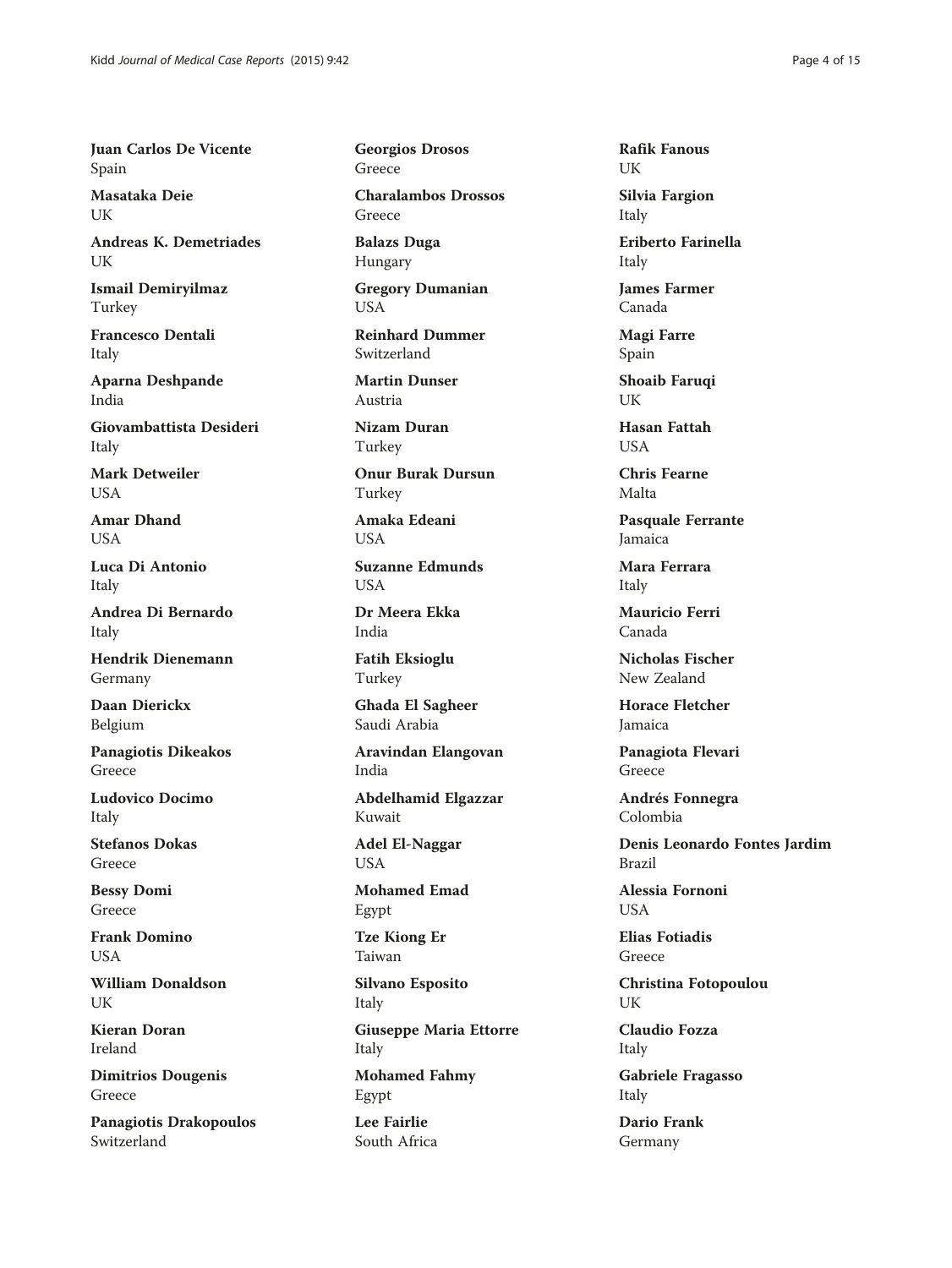Florian Friedmacher Ireland

Johan H.M. Frijns Netherlands

Lorenzo Fuccio Italy

Masashi Fukushima Japan

Ioannis Galanis Greece

Paolo Gallipoli UK

Sean Galvin Australia

T. Clark Gamblin USA

Prasanth Ganesan India

Musa Abubakar Garbati Saudi Arabia

Rakesh Garg India

Enrique Garrido UK

Bogdan Gaspar Romania

Amy Gassama Sow Senegal

Danielle Gatti **USA** 

Elzbieta Gawrych Poland

Roman Gebauer Germany

Ralph George Canada

Petros Georgopoulos Greece

Mehdi Ghasemi USA

Mohammad Ghasemi-Rad Iran

Christopher Ghazala UK

Jamileh Ghoddusi Iran

Kemel Ahmed Ghotme Ghotme Colombia

Stilianos Giannakopoulos Greece

Paul Gibson Canada

Don Gilden USA

Ritu Gill USA

Matteo Giorgi Italy

Olga Giouleme Greece

Stefano Giulieri Switzerland

Irina Giurgea France

Panagiotis Givissis Greece

Markus Gödel Germany

Bee See Goh Malaysia

Cem Gökçen Turkey

Elizabeth Golesic Canada

Rodrigo Gomes Da Silva Brazil

John Gonder Canada

Laura González-García Spain

Ponnampalam Gopalakrishnakone Singapore

David Gorard **I** IK

Martijn Pieter Gosselink Netherlands

Pierre Goussard South Africa

Tarang Goyal India

Elvira Grandone Italy

Davide Grassi Italy

Victor Grech Malta

Neil Greening UK

Sandeep Grover USA

Beatriz Guglieri Spain

Farshid Guilak USA

Dorothy Gujral UK

Niti Gulati India

Selma Guler Turkey

Anju Gupta India

Gaurav Gupta USA

Manish Gupta India

Swati Gupta Bhattacharya India

Kathleen Gura **I** IS A

José-María Gutiérrez Costa Rica

Melih Güven Turkey

Vijay Hadda India

Hind Hadi Iraq

Sanghoon Han South Korea

Tharangrut Hanprasertpong Thailand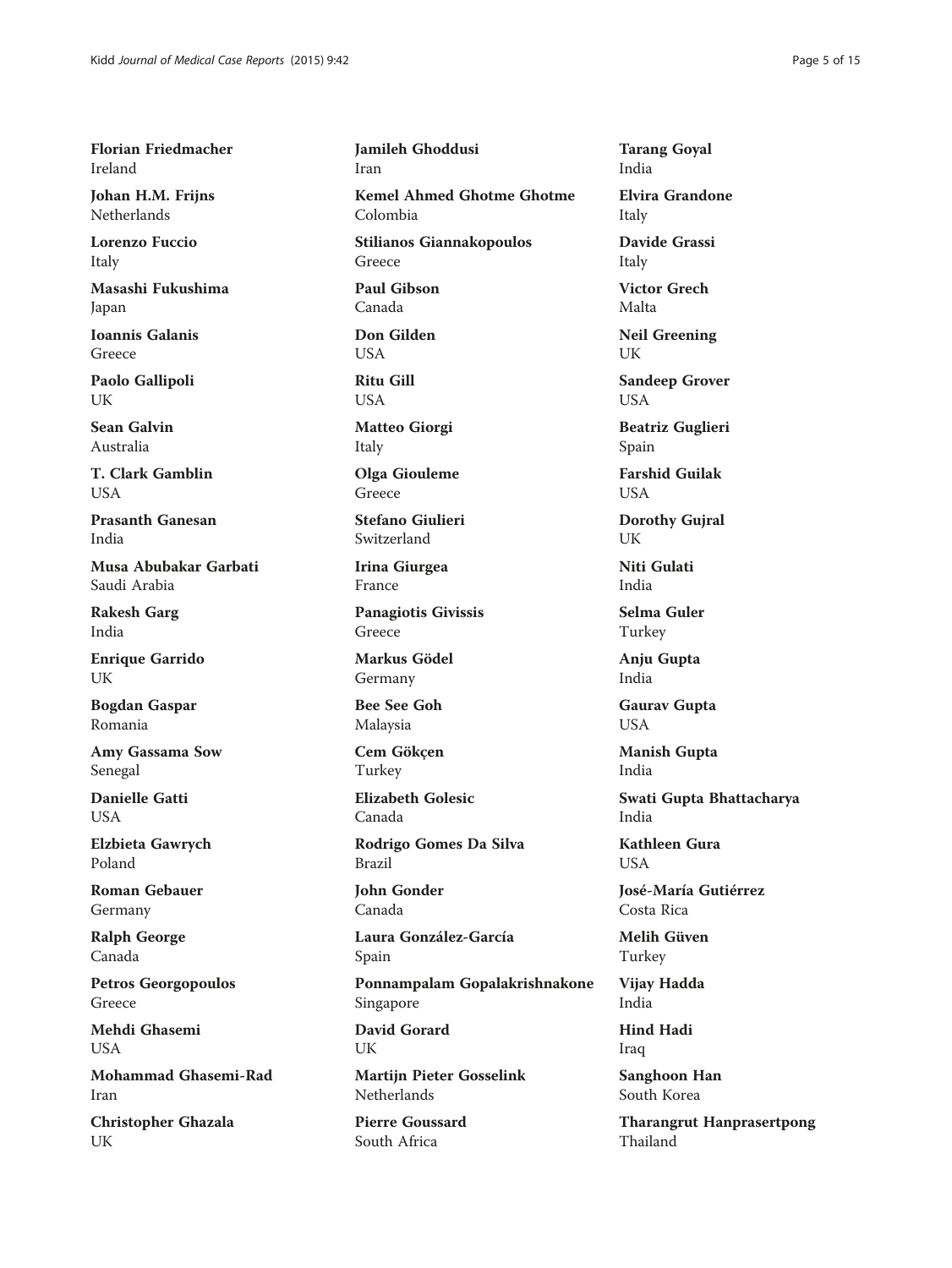Rehan Haq India

K.V.S. Hari Kumar India

Uma Hariharan India

Claire Harrison UK

Yamada Harumoto Japan

Junichi Hashimoto Japan

Miroslav Haspl Croatia

Iffat Hassan India

Michael Hawkes Canada

Reda Hemida Egypt

Patrick Henn Ireland

Ruth Heying Belgium

Catherine Hill Australia

Andreas Himmelmann Switzerland

Simon Hjerrild Denmark

Martin Hoenigl Austria

Iva Hojak Croatia

Sung-Tae Hong South Korea

Jae Young Hong South Korea

Hironobu Hoshino Japan

Sion Houri Israel

Sun Huh South Korea Robert Hunter UK

Mark Huntington USA

Richard Huntsman Canada

Nexhmi Hyseni Kosovo

Giorgio Iannetti Italy

Kenneth Iczkowski **USA** 

Abdullah Inal Turkey

Philip Ind UK

Yasushi Innami Japan

Sebastian Ionescu Romania

Fumihiro Ishida Japan

Jafar Jafari UK

Amita Jain India

Neetu Jain India

Praveen Jajoria USA

Jens Jakob Germany

Prashant Jani Canada

Anis Jellad Tunisia

Seong Woo Jeon South Korea

Woo-Jin Jeong South Korea

Verónica Jeraldo Brazil

Andrei Joaquim Brazil

Ken Johkura Japan

Brian Joondeph USA

Tatiana Josifova Switzerland

Eui Dal Jung South Korea

Fevziye Kabukcuoglu Turkey

Anish P. Kadakia UK

Abdullah Kaki Saudi Arabia

Arjun Kakrani India

Evagelos Kalfarentzos Greece

Michal Kaliszan Poland

Takeharu Kanazawa Japan

Gokul Vignesh Kanda Swamy UK

Hideaki Kanemura Japan

Yoshihiko Kanno Japan

Amrinderjit Kanwar India

Rene Kanza Canada

Emmanouil Ioannis Kapetanakis Greece

Pinar Karabagli USA

Nesrin Karabul Germany

Panagiotis Karanis Germany

Mehdi Karkouri Morocco

Maria Karouki Greece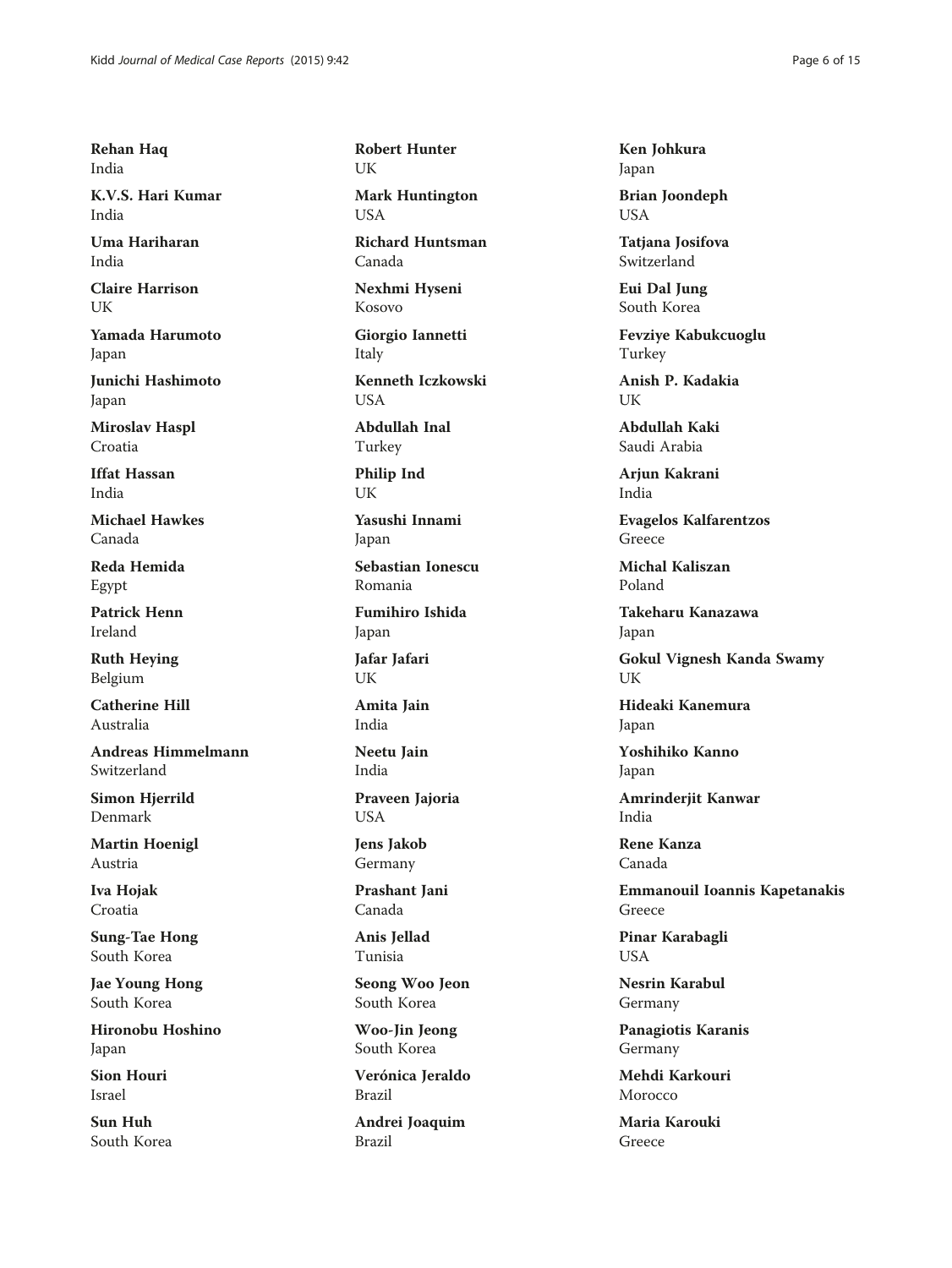Suneth Karunarathne Sri Lanka

Imad Kassis Israel

Masaya Kawai Japan

Leticia Kawano-Dourado Brazil

Cemil Kayali Turkey

Carolin Kayser Germany

Donald Kearns **I** IS A

Jean Keddissi USA

Pierre Kehr France

Martina Kelly Canada

Michael Kelly USA

Ozgur Kemik Turkey

Melita Kenealy Australia

Mahmoud Khattab Egypt

S. Guan Khoo Ireland

Teruyo Kida Japan

Katarzyna Kilis-Pstrusinska Poland

Tae-Heung Kim South Korea

Hee Jun Kim South Korea

Won-Jang Kim South Korea

Seong Heon Kim South Korea

Ryo Kimura Japan

Ana Cristina King Martinez Mexico

Takeshi Kinjo Japan

Laszlo Kiraly United Arab Emirates

Boris Kirshtein Israel

Kamal Kishore USA

Hiroaki Kitagawa Japan

Masaru Kitamura Japan

Ingo Kleiter Germany

Richard Knight UK

Christian Koch **USA** 

Puneet Kochhar India

Diamantis Kofteridis Greece

Anna Kohn Italy

Mehmet Hanifi Kokaçya Turkey

Matthias König Switzerland

Satoshi Kono Japan

Marina Kontogiorgi Greece

Marcela Kopacova Czech Republic

Ioannis Kornezos Greece

Chris Kosmidis UK

Prakash Kotagal USA

Anastasia Kotanidou Greece

Efstathios Kotidis Greece

Kalliopi Kotsa Greece

Katerina Kotzampassi Greece

Georgios Kouliatsis Greece

Gregory Kouraklis Greece

Ioannis Koutelidakis Greece

Euphrosyni Koutsouraki Greece

Anastasios Koutsovasilis Greece

Gopal Kowdley USA

Roland Kreis Switzerland

Uma Krishnamoorthy UK

David Krpata USA

Ikuko Kubokawa Japan

Senanayake Kularatna Sri Lanka

Ajay Kumar India

Mahesh Kumar UK

Niranjan Kumar Kuwait

Shivaani Kummar **USA** 

Motoki Kuramochi Japan

Mertihan Kurdoglu Turkey

Vivek Kute India

Yok-Lam Kwong Hong Kong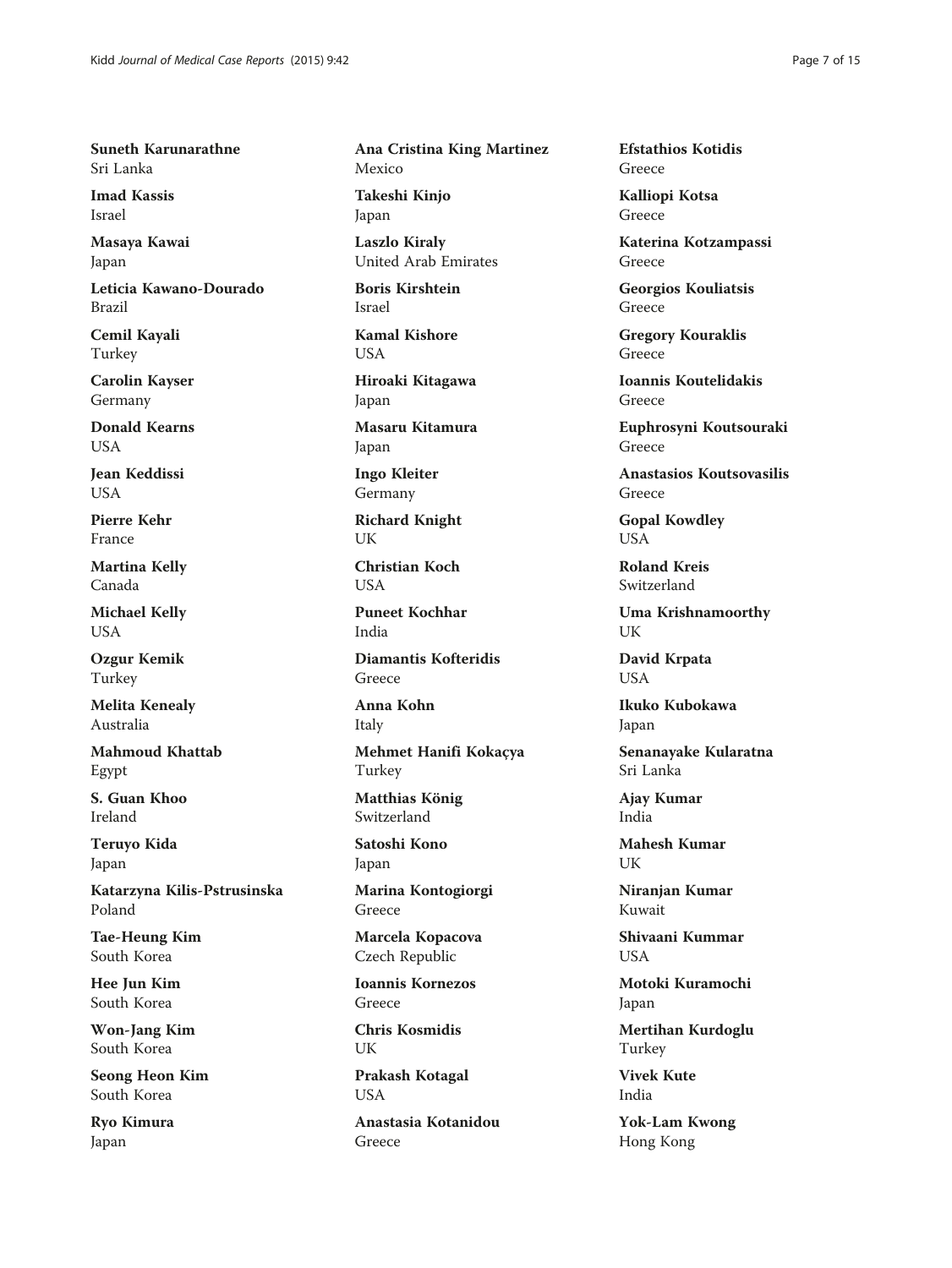Severin Laeuchli Switzerland

De-Hua Lai China

Ka On Lam Hong Kong

William Laskin USA

Ernest Lau UK

Andreas Lazaris Greece

Laurianne Le Gloan France

David Lebeaux France

Jaekwang Lee South Korea

Claudio Letizia Italy

Yuen-Fai Leung Hong Kong

Roland Leung Hong Kong

Liran Levin Israel

Miles Levy UK

Chengyao Li China

Wei Li China

Xiaoling Liang China

Ying Liang China

Christos Liapis Greece

Chester Lie Hong Kong

Sue Lightman **I** IK

Lassi Liikkanen Finland

Jin-Ching Lin Taiwan

James Lin USA

Tung-Liang Lin Taiwan

Gopal Lingam Singapore

Katerina Linhartova Czech Republic

Qun Liu China

Bingqian Liu China

Tianrun Liu China

Eddie Liu Canada

Quan Liu China

Tsafrir Loebl Israel

Jonathan Loughead UK

Chih-Ming Lu Taiwan

Shue-Fen Luo Taiwan

Stefan Lüth Germany

Ângela Cristina Malheiros Luzo Brazil

Hatsuhiko Maeda Japan

Yoshito Maeno Japan

John Maesaka USA

Rama Maganti USA

Magboul Magboul USA

Bridget Maher Ireland

Joseph Maher USA

Kohei Makita **I**IK

Demosthenes Makris France

Nilesh Makwana UK

Vijay Malpathak India

Efstratios Maltezos Greece

Vincenzo Dario Mandato Italy

Charles Mango USA

Nicholas Mann I IK

Surendra Mantoo Singapore

Emilia Manzato Italy

Giorgos Margaritopoulos Greece

Athanasios Marinis Greece

Gian Luigi Marseglia Italy

Ian Marshall Australia

Thomas Martin UK

Hirofumi Maruyama Japan

Helena Marzo-Ortega UK

Lorenzo Masi Italy

Ibrahim Masoodi Saudi Arabia

Sotiria Mastoraki Greece

Nilesh Mathuria USA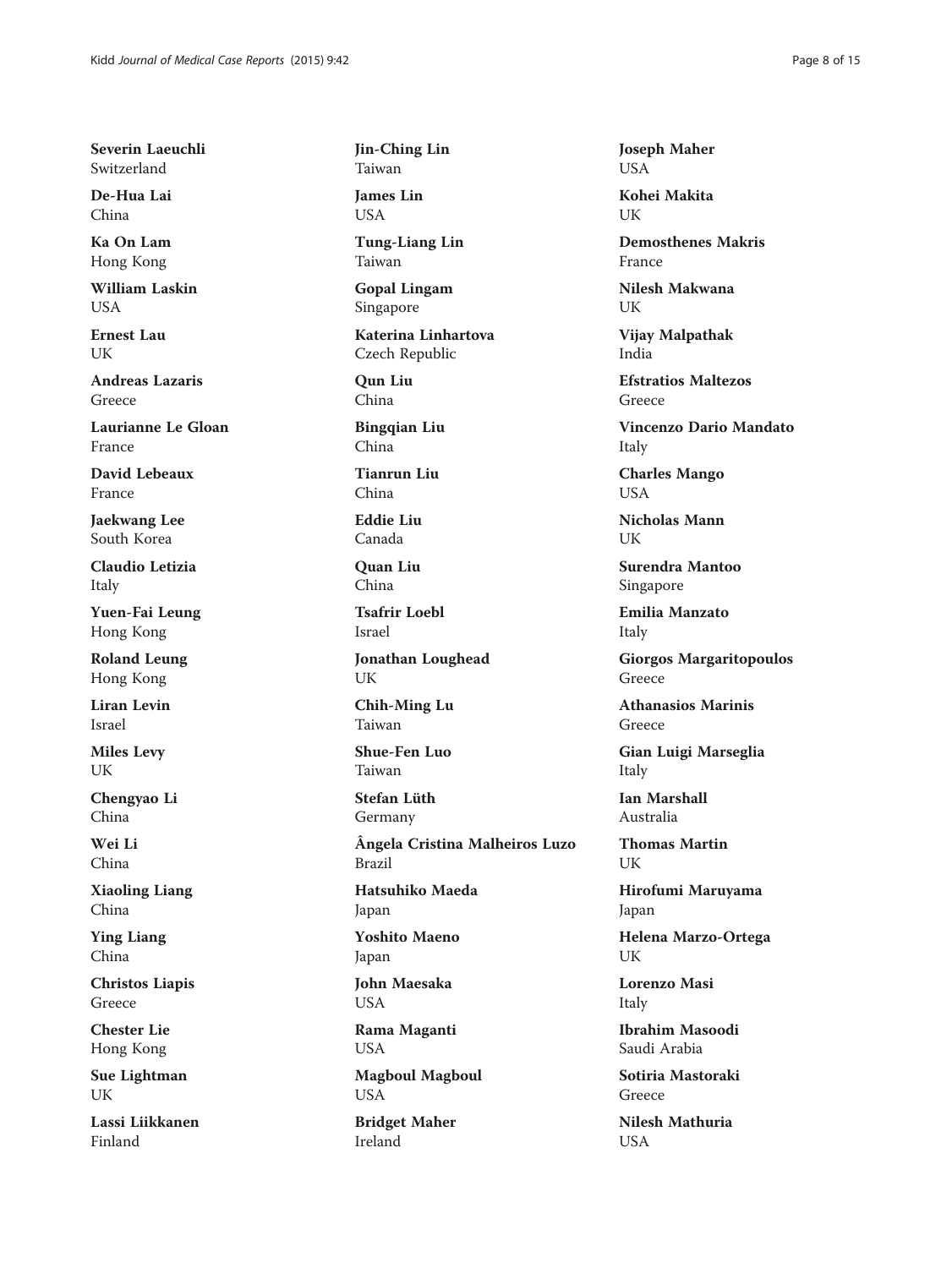Ratko Matijevic Croatia

Andreas Mavrogenis Greece

Michinori Mayama Japan

Joni Mazza-Mccrann USA

Maria Antonietta Mazzei Italy

Valeria Mazzi Italy

Sam Mbulaiteye USA

Meer Chisthi Meeran Pillai India

Bruno Megarbane France

Enawgaw Mehari USA

Changlin Mei China

Jurka Meichtry Switzerland

Shimon Meretyk Israel

Andrew Merkur **USA** 

Linda Metaxa Greece

Salvatore Micali Italy

Othon Michail Greece

Jaroslav Michalek Czech Republic

Pavel Michalek Czech Republic

Pavel Michalek UK

Antonios Michalopoulos Greece

Nickolaos Michalopoulos Greece

Giancarlo Micheletto Italy

Atsuya Miki Japan

Ioannis Mikoniatis Greece

Stephanos Milias Greece

Michael Mimouni Israel

Akihito Minamide Japan

Roberta Minelli Italy

Alberto Minetti Italy

Michele Miraglia Del Giudice Italy

George Mistriotis Greece

Jayanta Mitra India

Amit Mittal India

Seiki Miura Japan

Hiroshi Miyamoto USA

Muhajir Mohamed Australia

Mohamed Ali Ahmed Mohamed Egypt

Rhajaoui Mohamed Morocco

Khalid Mohammad USA

Ali Mokhtarpour Malaysia

Felix Momm Germany

Suneeta Monga Canada

Guillermo Monsalve Colombia

Benvon Moran Canada

Carthage Moran Ireland

Mohib Morcos Canada

Tom Moreels Belgium

Umberto Morelli France

Arsim Morina Kosovo

Hideo Morioka Japan

Silvia Morlino Italy

Eleni Mouloudi Greece

Ramanuj Mukherjee India

Nicola Mumoli Italy

James Munthali Zambia

Giuseppe Murdaca Italy

Thibaut Murez France

Heather Murphy-Lavoie USA

Nagarajan Muthialu UK

Seema Nagpal USA

Akitoshi Nakashima Japan

Raj Nandi UK

Sameer Naranje USA

Kiran Narreddy USA

Asma Nasim Pakistan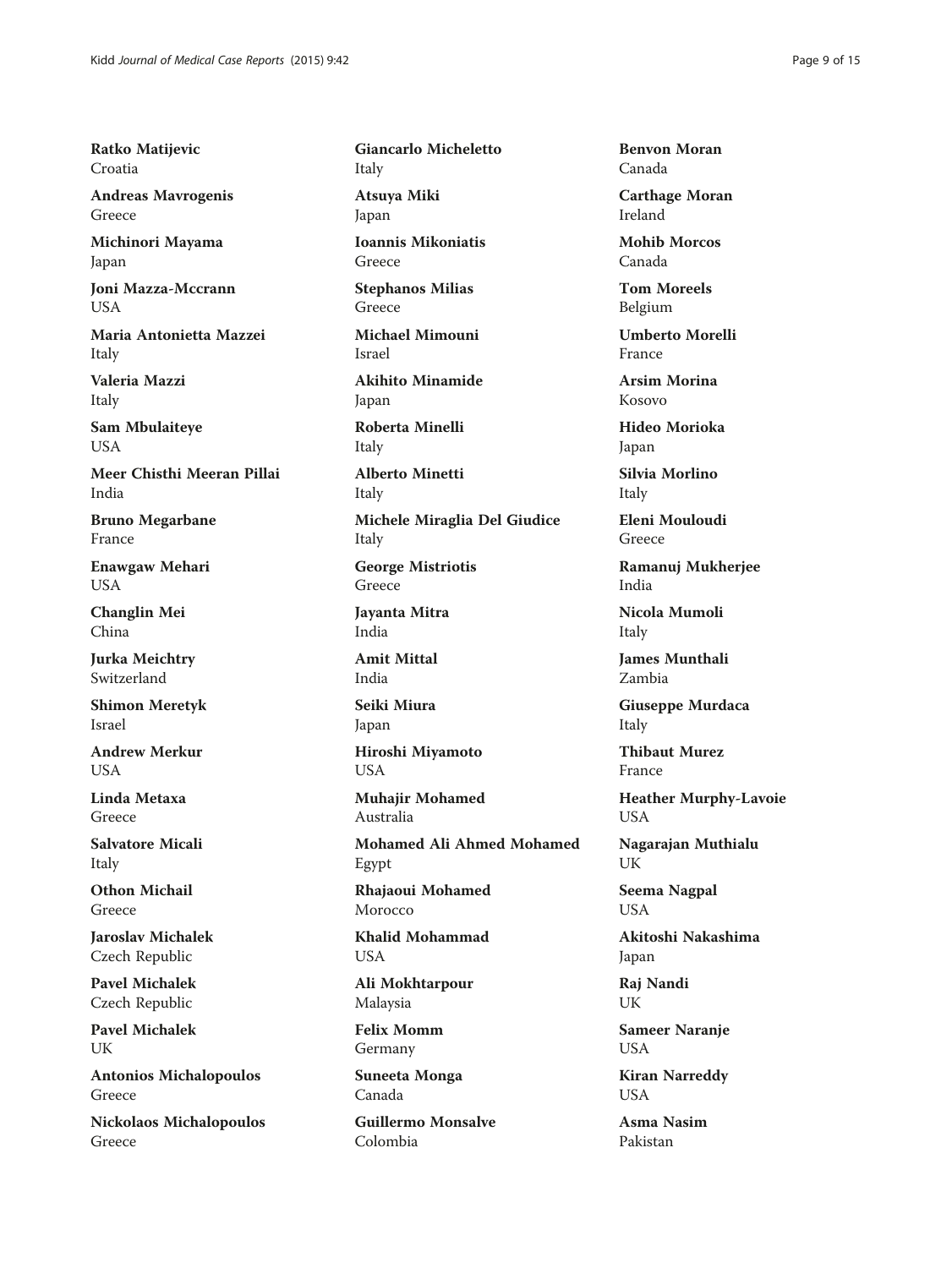Mc Nassogne Belgium

Sundaram Natarajan India

Ramon Navarro United Arab Emirates

Andrew Neviaser USA

Jarungchit Ngamphaiboon Thailand

Korahanis Nicolas France

Lluís Nisa Switzerland

Aamer Nisar UK

Tetsuro Nishimura Japan

Pavel Nockel **USA** 

Ahmad Nofal Egypt

Hilali Noordeen **I** IK

Aqodad Nourdin Morocco

Soliman Noureldin UK

Nader Nouri-Majalan Iran

Muhammed Mubarak Nuhari Pakistan

Brian O'Donnell Ireland

Olusola Oduntan USA

Kayode Oduwole Ireland

Yutaka Ogata Japan

Masafumi Ohki Japan

Ridvan Oksayan Turkey

Francesco Oliva Italy

Daniel Olmedo Argentina

Kathleen Olson **USA** 

Sukru Sadik Oner Turkey

Carlos Eduardo Ontiveros Brazil

Anil Thomas Oommen India

Ambrogio Orlando Italy

Norberto Ortego-Centeno Spain

Melissa Osborn USA

Zdenko Ostojic Bosnia and Herzegovina

Takanobu Otsuka Japan

Toshinori Ozaki Japan

Aynur Özge Turkey

David Pace Malta

Clifford Packer **USA** 

Ivan Padjen Croatia

Dasja Pajkrt **Netherlands** 

Ajay Pal Singh India

Aparna Palit India

Jose Prisco Palma-Nicolas Mexico

Periklis Panagopoulos Greece

Vijay Panchanadikar India

Padmakar Pandit India

Amit Pandya USA

Stavros Panidis Greece

Maria Panopoulou Greece

Vasileios Papadopoulos Greece

Kostas Papagiannopoulos UK

Theodossis S. Papavramidis Greece

Basilios Papaziogas Greece

Spyros Papiris Greece

Dimitrios Paraskevopoulos UK

Paolo Paredi UK

Lawrence Parish **USA** 

Jeong-Yeol Park South Korea

Jung Gil Park South Korea

Jong Sung Park South Korea

Martyn Parker UK

Rocio Parody Spain

Nigel John Parr UK

Marco Pasini Italy

Dave Paskar Canada

Dritan Pasku Greece

Gregorios Paspatis Greece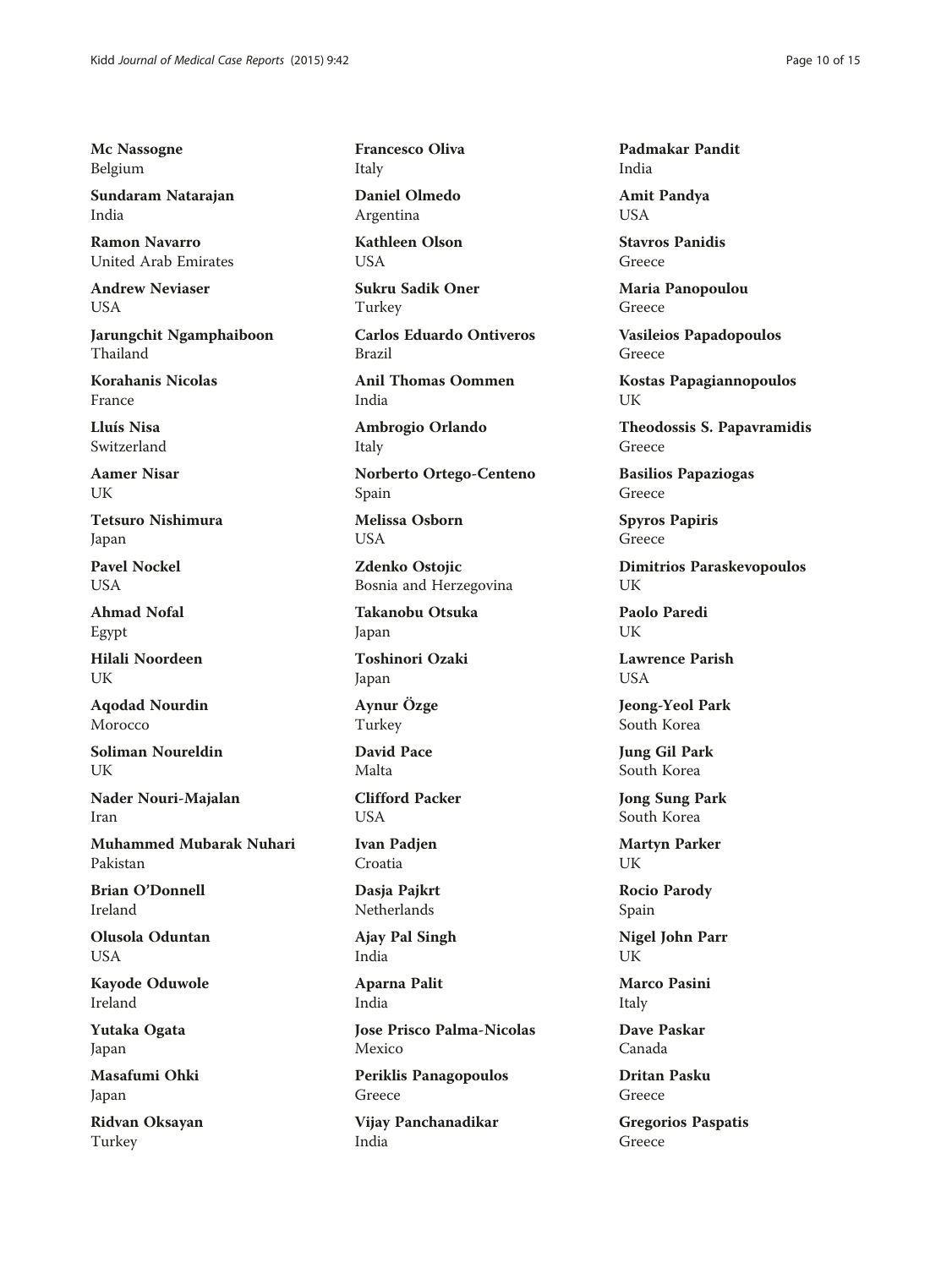Salvatore Patanè Italy

Anil Pathare Oman

Anil Patki India

Friedemann Paul Germany

Catherine Pennington UK

Nadia Peparini Italy

Bruno Pereira Brazil

Ajantha Perera Sri Lanka

Nilanka Perera Sri Lanka

Maria Asuncion Perez-Jacoiste Spain

Aleksandar Peric Serbia

Christian-Dominik Peterlein Germany

Adriano Piattelli Italy

Gabriele Piffaretti Italy

Promod Pillai **USA** 

Paolo Pillastrini Italy

Trinitario Pina Murcia Spain

Antonio Pinto Italy

Chrysoula Pipili Greece

Francesco Pisani Italy

Mauro Pittiruti Italy

Benjamin Piura Israel

Domenico Plantone Italy

Mike Polyzonis Greece

A. Ponnuswamy UK

Vera Popovic Serbia

Ramin Pourghorban Iran

Harry Powell UK

Juan Carlos Prados-Frutos Spain

Manousos-Georgios Pramateftakis Greece

Sampath Chandra Prasad India

Carlo Pratesi Italy

Karl-Josef Prommersberger Germany

Anna Punga Sweden

Sohail Qayyum USA

Aldo Quattrone Italy

Ahmed Rabie Egypt

Jasim Radhi Canada

Annie Rajaratnam India

Juan Fernando Ramon Colombia

Serramito Ramon Spain

Bruce Ramshaw USA

Murali Rangaswami, Tanjore India

Piyush Ranjan India

Anirudh Rao **I** IK

Amrith Rao **I**IK

Dimitrios Raptis Germany

Serge Rasskazoff USA

Barbara Rath Germany

Chamara Ratnayake Sri Lanka

Hilpi Rautelin Sweden

Richter Razafindratsimandresy Madagascar

Massimo Re Italy

Krishna Reddy UK

Nishitha Reddy USA

Neil Reeves UK

Roberto Ria Italy

Benjamin Ricciardi **USA** 

Jonathan Riess **USA** 

Richard Rison **USA** 

Hisashi Ro Japan

Simon Benedict Roberts **I** IK

Damith Rodrigo Sri Lanka

Udo Rolle Germany

Pol Maria Rommens Germany

Avi Rosenberg USA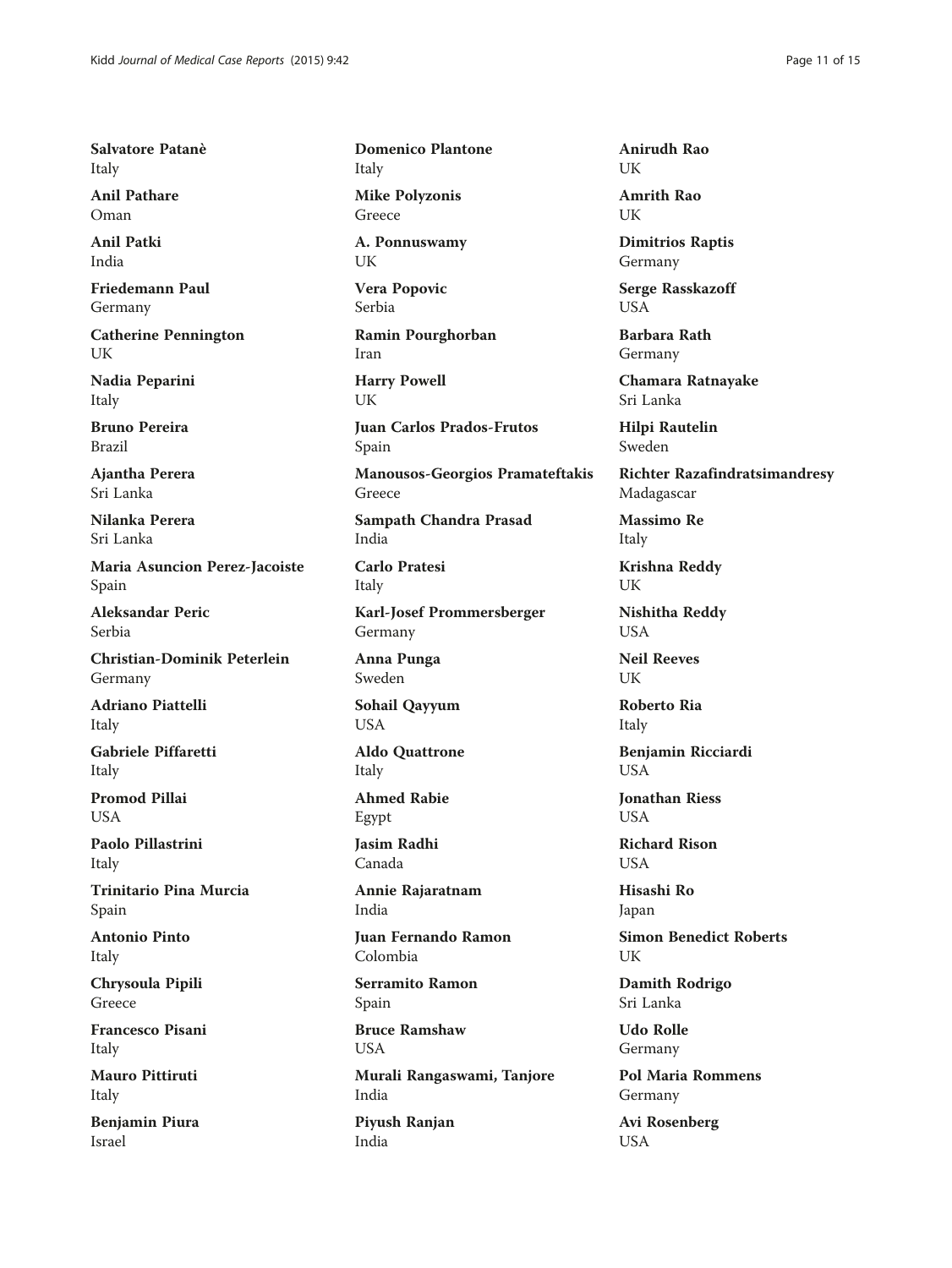Andrew Rosenstengel Australia

Hai-Bin Ruan USA

Vidyendaran Rudhran India

Erin Rudzinski USA

Wadia Rustom India

John Rutka Canada

Aly Saber Egypt

Amitabh Saha India

Edith Said Malta

Mehmet Coskun Salman Turkey

Carmelo Salpietro Italy

Panagiotis Samaras Switzerland

Dayananda Samarawickrama UK

Athanasios Saratzis UK

Aqiba Sarfraz Pakistan

Maria Sarigianni Greece

Takeshi Sasaki USA

Kanji Sasaki Japan

Terence Savaridas UK

Sandro Sbordone Italy

Marius Scarlat France

Bernhard Schaller France

Ami Schattner Israel

Sam Schulman Canada

Cara Sedney USA

Joern Seeger Germany

Stefan Seewald **USA** 

Salih Selek Turkey

Sixten Selleng Germany

Dhivakar Selvaraj India

Seyedmojtaba Seyedmousavi Netherlands

Daniel Shaerf UK

Hetalkumar Shah India

Abdul-Rahman Shahein Canada

Mahesh Shanmugam India

Sapna Sharan Canada

Aanchal Sharma India

Shilpa Sharma India

Rohit Sharma India

Sameh Shehata Egypt

Sherif Shehata Egypt

Manjunath Shenoy India

Takahiko Shibahara Japan

Satoru Shikata Japan

Samuel Shinjo Brazil

Manabu Shirotani Japan

Jun Shoji USA

Rachel Shparberg Australia

Brian Shuch **USA** 

Aseem Shukla **USA** 

Dhaval Shukla India

Bobby Siddiqui UK

Christos Sidiropoulos USA

Alicja Sieminska Poland

Francesco Signorelli France

Anjana Silva Sri Lanka

Francisco Javier Silvestre Spain

Charles Simone USA

Jory Simpson Canada

Chanchal Singh India

T. Shantikumar Singh India

Nicholas Slater Netherlands

Víctor Slavutsky Spain

Benjamin Smallheer USA

Stuart Smith **I**IK

Henry Smithson Ireland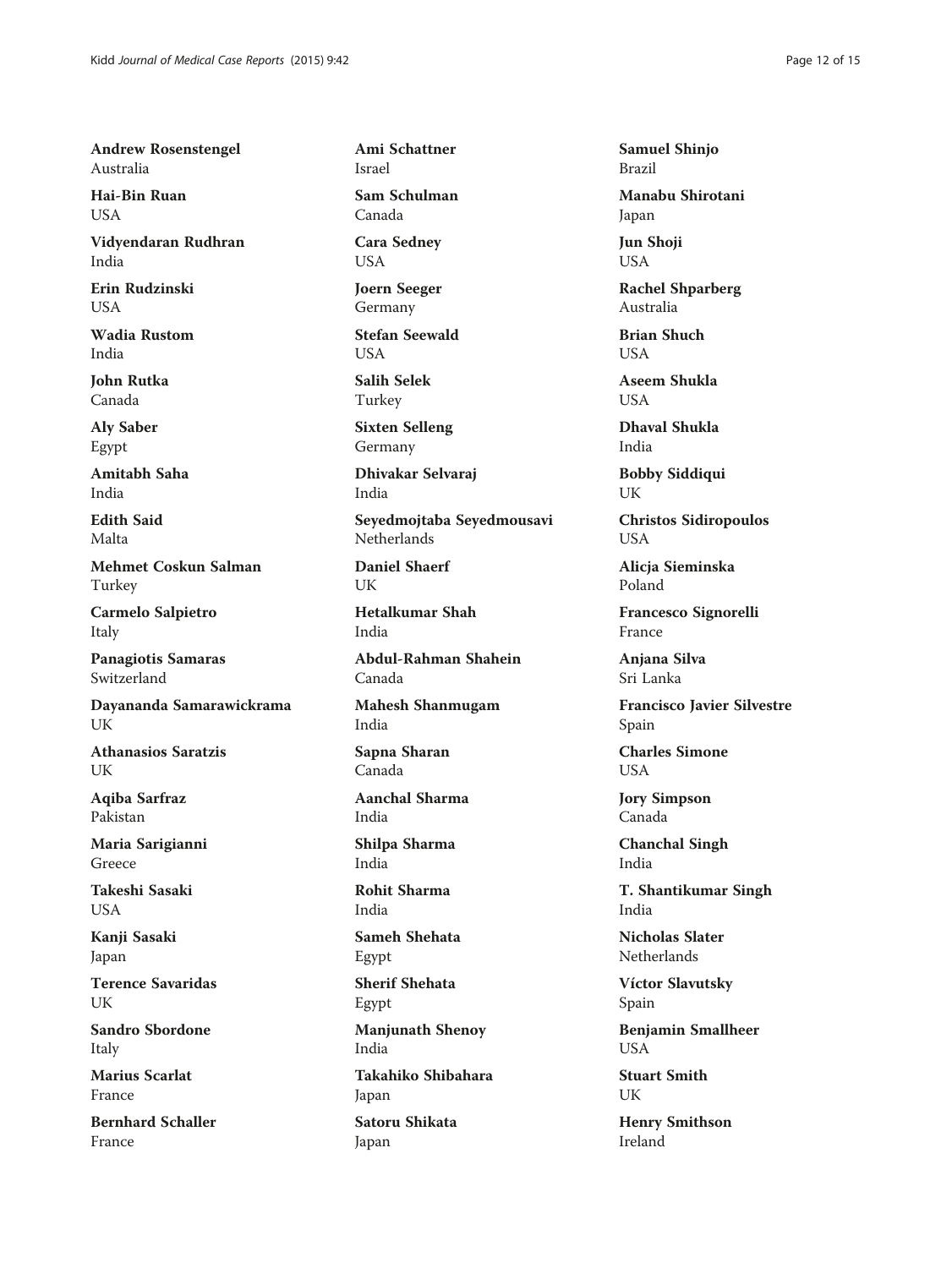Ioannis Sokolakis Greece

Doriette Soler Malta

Sang Heon Song South Korea

Lei Song China

Guy Soo Hoo USA

Shashank Sood India

Toma Spiriev Bulgaria

Giuseppe Spoto Italy

Thambipillai Sri Paran Ireland

Samer Srour **USA** 

Zdenek Stach Czech Republic

Joerg Stein Austria

Paschalis Steiropoulos Greece

Anna Stepniewska Italy

Hugo St-Hilaire **USA** 

Jacob Strahilevitz Israel

Yoshiyuki Suehara Japan

Koichiro Sugimura Japan

Ruifang Sui China

Sumadiono Indonesia

Tucheng Sun China

Rafal Surmacz Poland

Alexey Surov Germany

Maarten Taal UK

Mariam Tajir Morocco

Zennure Takci Turkey

Tsuneo Takebayashi Japan

Robert Takes Netherlands

Nagio Takigawa Japan

Anil Takvani India

Winston Tan USA

Tadashi Tanaka Japan

Nil Tekin Turkey

Nina Tello-Winniczuk Mexico

H. Thomas Temple USA

Abdulkadir Tepeler Turkey

Hardik Thakker India

Jagdeep Thakur India

Rokshana Thanadar USA

Loukas Thanos Greece

Calvin Thigpen USA

C.R. Thomas USA

Dick Tibboel Netherlands

Holger Till Austria

Elwina Timehin UK

Hiroyuki Tokue Japan

Dario Tomasini Italy

Benedetta Tomberli Italy

Vincenzo Tombolini Italy

Christopher Tormey USA

Konstantinos Toulis Greece

D.E. Tran Canada

Christine Tranchant France

Jonel Trebicka Germany

Gianluca Trifiro Italy

Chen-Chi Tsai Taiwan

Stella Tsai Taiwan

Iraklis Tsangaris Greece

Ioannis Tsarouhas Greece

Dimitrios Tsetis Greece

Parmenion Tsitsopoulos Sweden

Norihiko Tsuchiya Japan

Mehmet Turgut Turkey

Stefano Uccella Italy

Kenzo Uchida Japan

Akin Ugras Turkey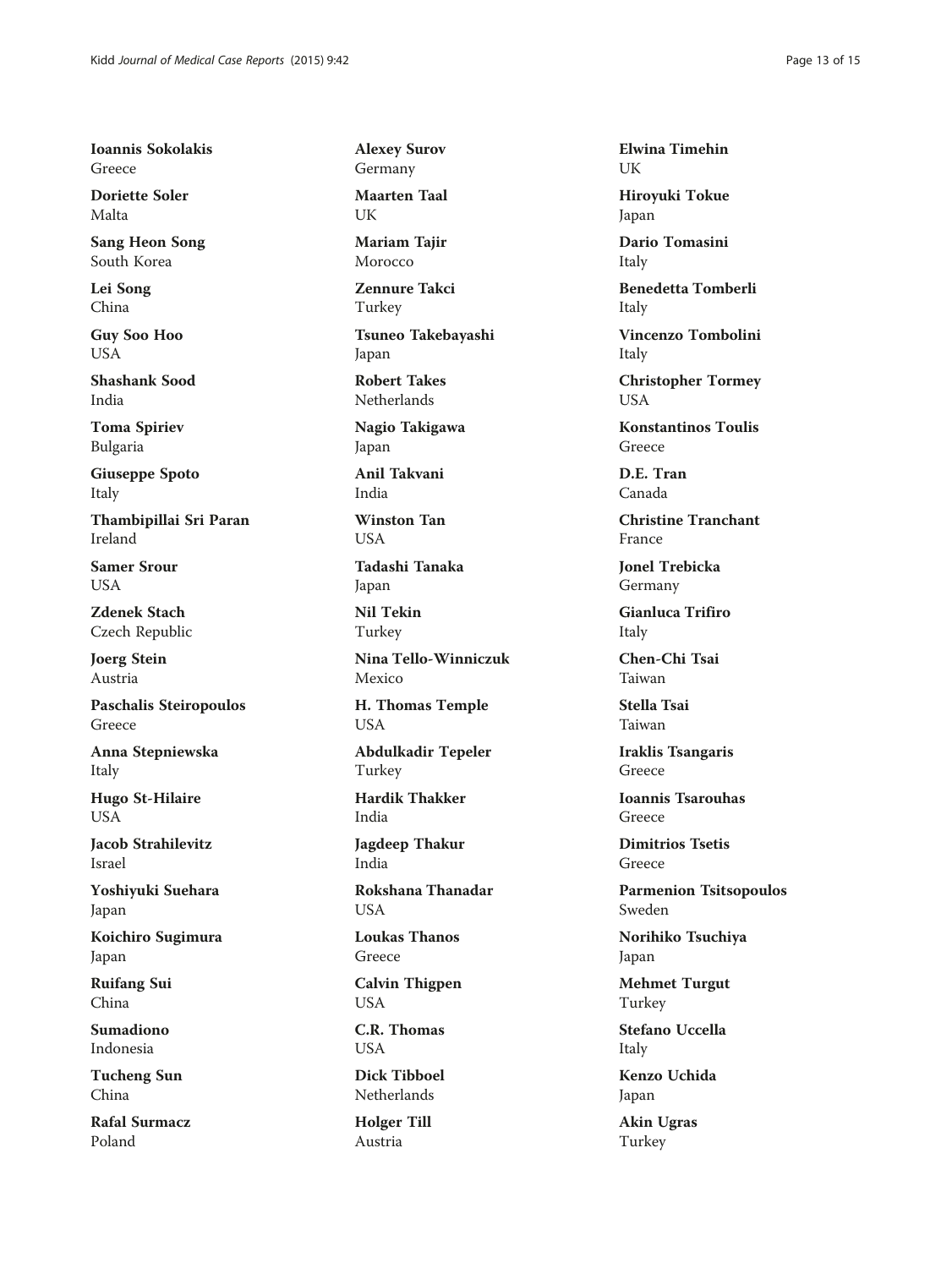Burak Veli Ulger Turkey

Claudio Ungari Italy

Gabor Ungvari Australia

Agahan Unlu Turkey

Rashmi Upadhyay India

Ofir Uri Israel

Nicolas Useche Colombia

Jiri Valenta Czech Republic

Virginia Van Duyne USA

Vincent Vander Poorten Belgium

Ivor Vanhegan UK

Prasad Vannemreddy India

Nikolaos Vassos Germany

P. Veena India

Giovanni Vennarecci Italy

Jose Ventura **USA** 

Stefano Veraldi Italy

David Verity UK

Paolo Verze USA

Nereo Vettoretto Italy

Kenneth Vick **USA** 

Goran Videnovic Serbia

Ana Paula Vivas Brazil

Theodosia Vogiatzaki Greece

Jesse Waggoner USA

Santosh Waigankar India

Heather Wakelee **USA** 

Daniel Walsh UK

Michael Walton UK

Wei-Jie Wang Taiwan

Hong Wang China

Yuhui Wang China

Alison Ward Canada

David Warrell UK

Atsuya Watanabe Japan

Sama Weerapperuma Sri Lanka

Öghdf Wefwfr Turkey

Eva Wegner Australia

Joachim Weis Germany

Mandika Wijeyaratne Sri Lanka

James Wilson USA

James Winearls Australia

Guido Woeste Germany

Ronit Wollstein USA

Samuel Ys Wong Hong Kong

Seung Hoon Woo South Korea

Sandy Wright Canada

Tsung-Tien Wu Taiwan

Shoji Yabuki Japan

Naveen Yadav India

Yoshitaka Yamaguchi Japan

Akira Yamasaki Japan

Hiroshi Yamazaki Japan

Yoko Yanagisawa UK

Yukihiro Yano Japan

Alpaslan Yavuz Turkey

Dali Yin **USA** 

Hiroshi Yoshida Japan

Cheol Woong Yu South Korea

Canan Yücesan Turkey

Hideo Yuki Japan

Zacharias Zachariah Switzerland

Yehuda Zadik Israel

Ahmed M. Zaki Egypt

Apostolos Zatagias Greece

Nick Zavras Greece